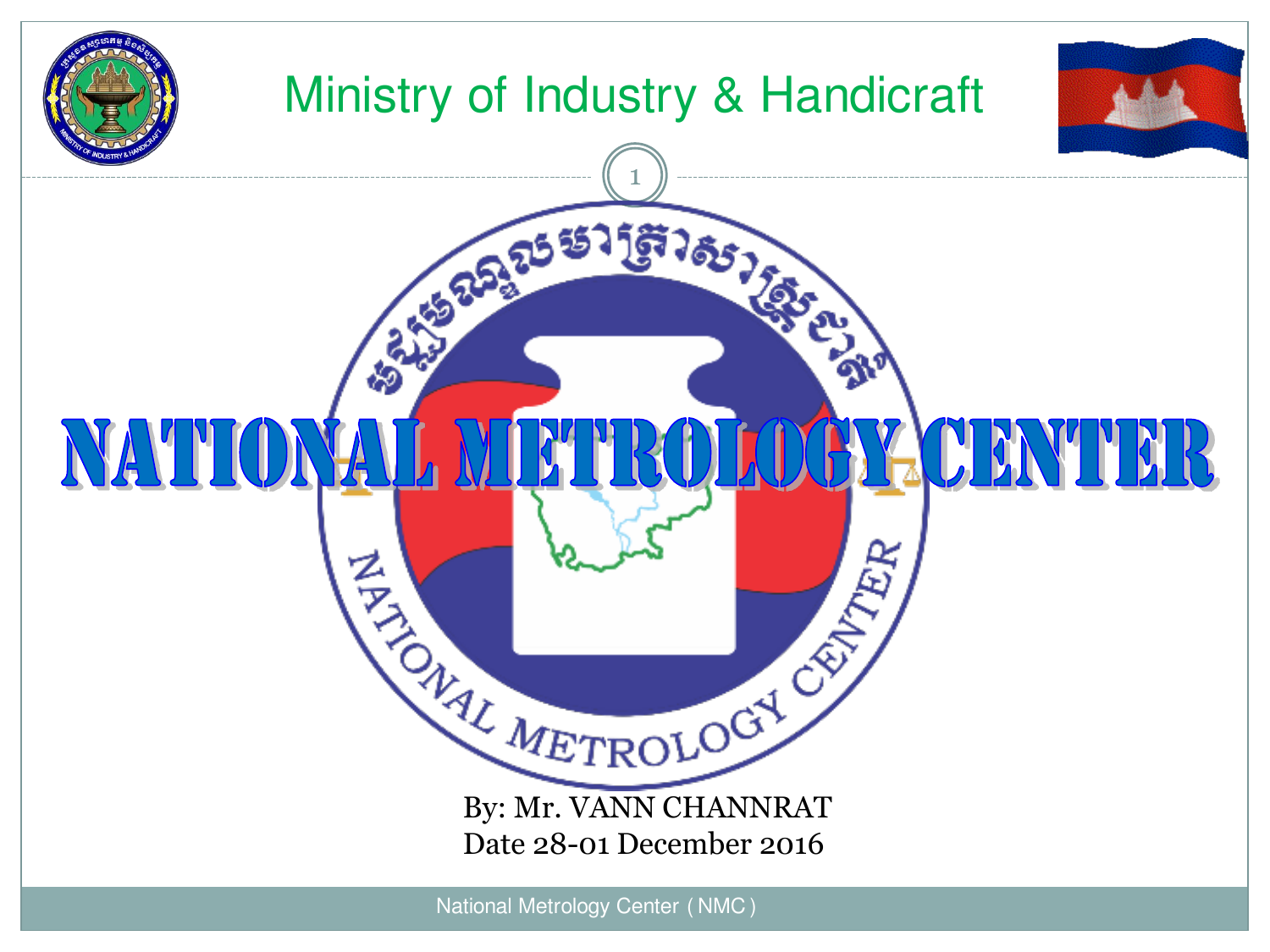#### Table of Content

- 1. NMC: National Metrology Center
- 2. Structure of NMC
- 3. NAWI
- 4. Traceability System
- 5. Challenge
- 6. Questions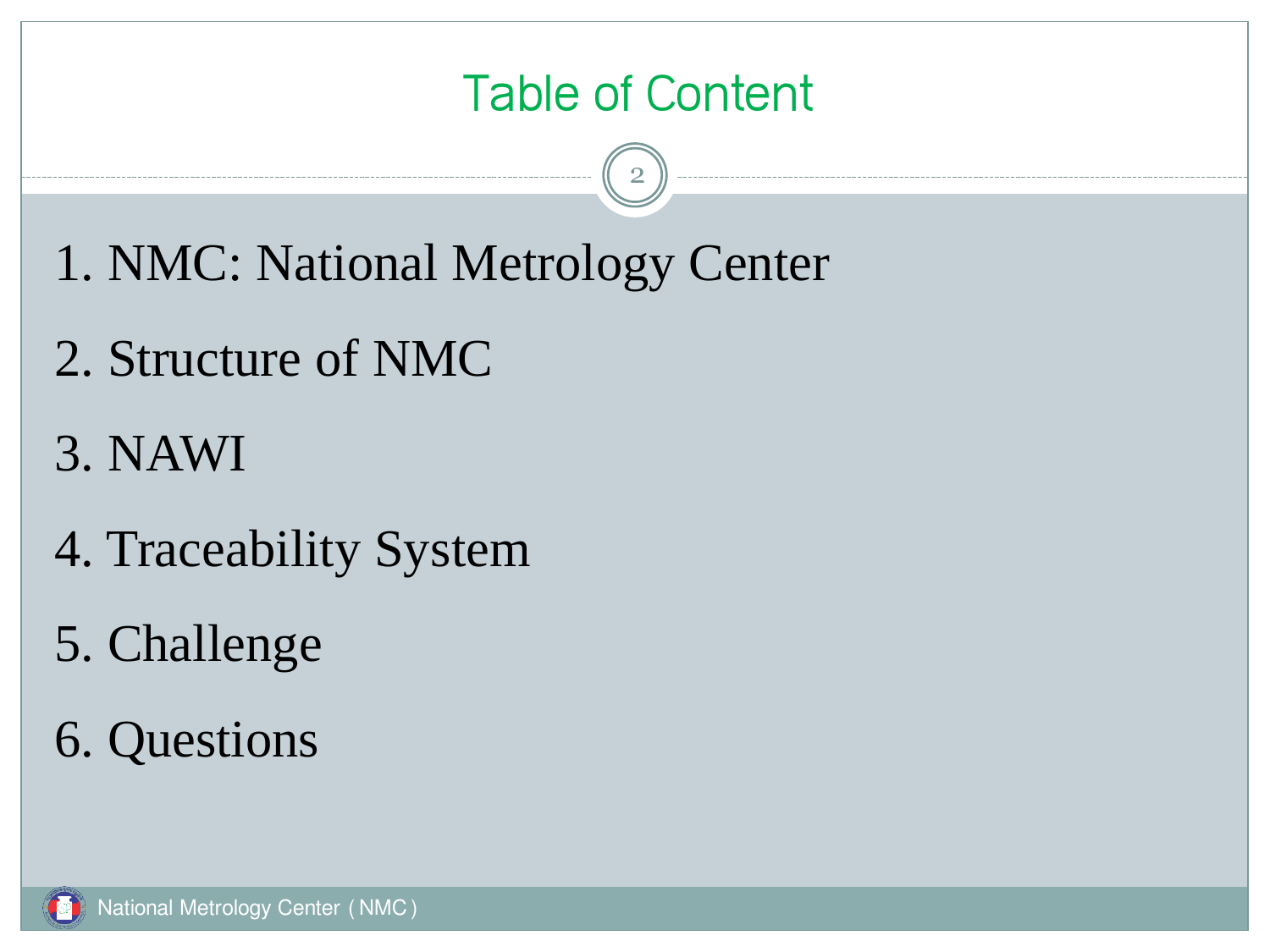### **1. NMC: NATIONAL METROLOGY CENTER**

- NMC was established under Metrology law of Cambodia on 22nd April 2011.
- NMC is a competent authority for managing all activities and services related to metrology such as scientific metrology, industrial metrology and legal metrology and managing, maintaining all three class measurements standards in the Kingdom of Cambodia as follows: National Primary standards, Secondary standards and Working standards.
- NMC is a competent implement by the Metrology law of Cambodia and shall cover the implementation of manufacturing, importation, installation, use, repairs, maintenance and the exposure for sale of metrology instruments, product goods, prepackaged goods within the Kingdom of Cambodia.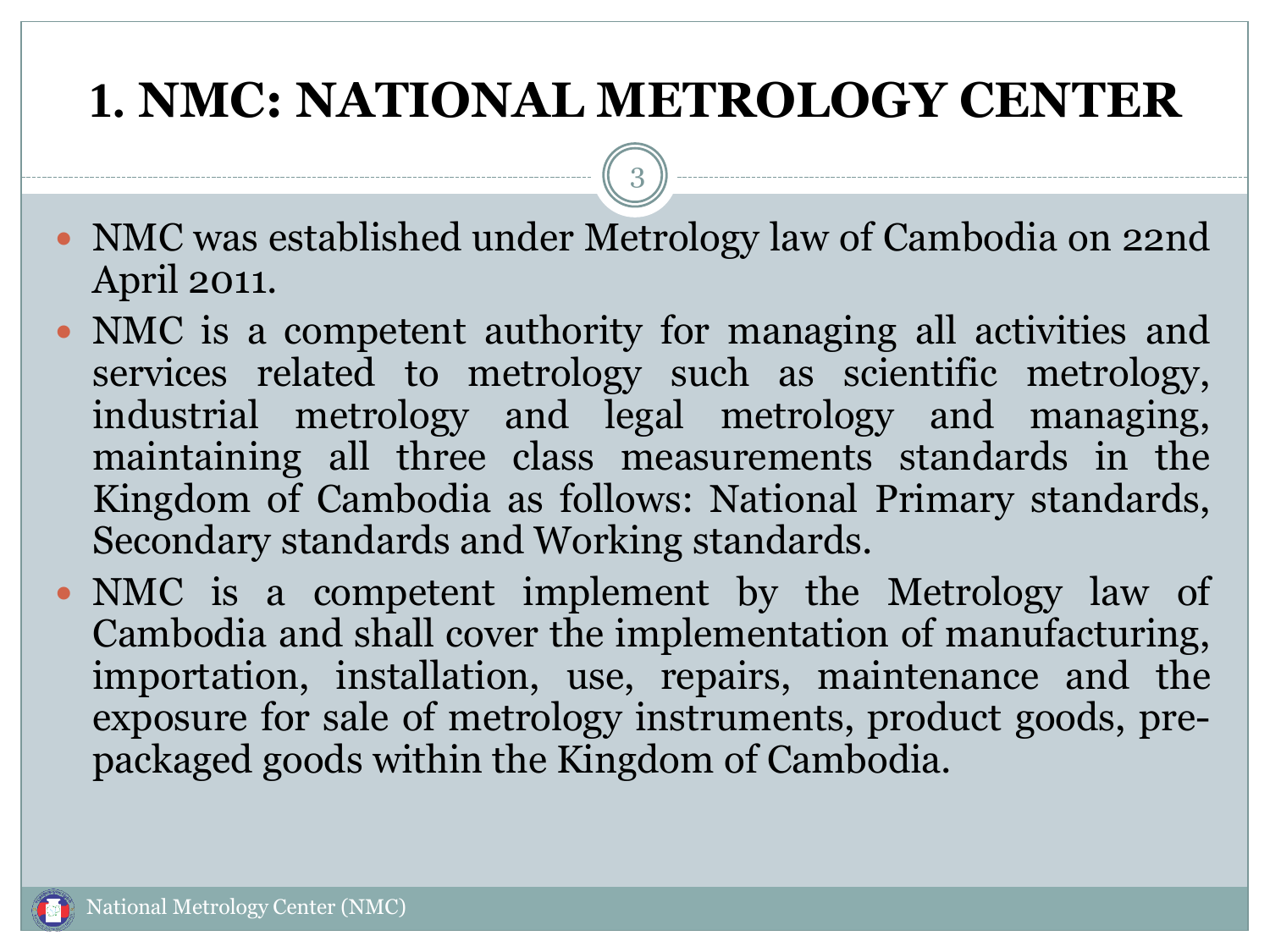#### **1. NMC: NATIONAL METROLOGY CENTER**

• NMC is a member of International Organization of Legal Metrology (OIML) in 2016

- NMC is a member of Asia-Pacific Legal Metrology Forum (APLMF) in 2002
- NMC is a member of Asia-Pacific Metrology Program (APMP)
- NMC is a member of Asian Consultative Committee on Standards and Quality (ACCSQ)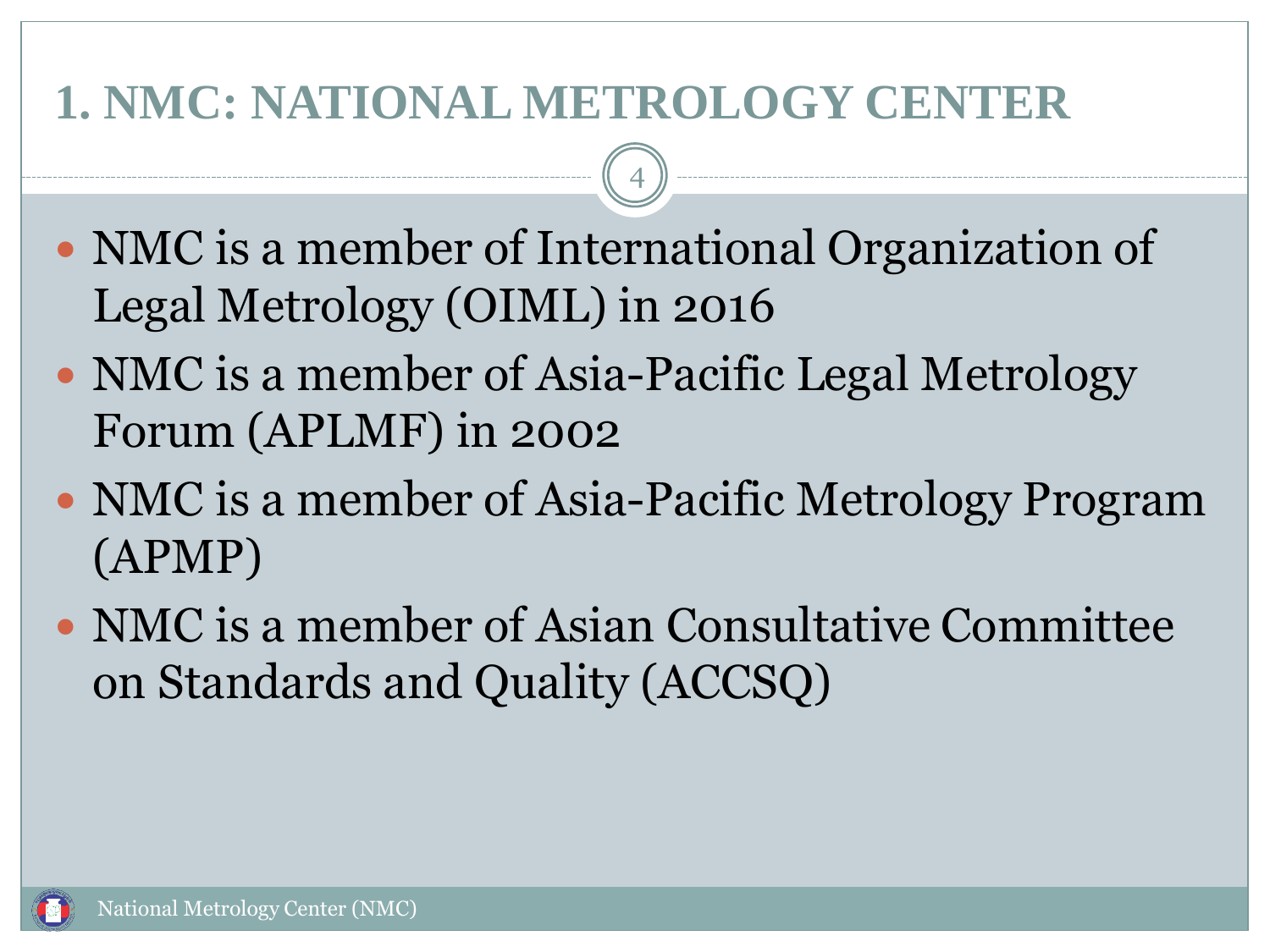

25 Metrology Offices municipalities and provinces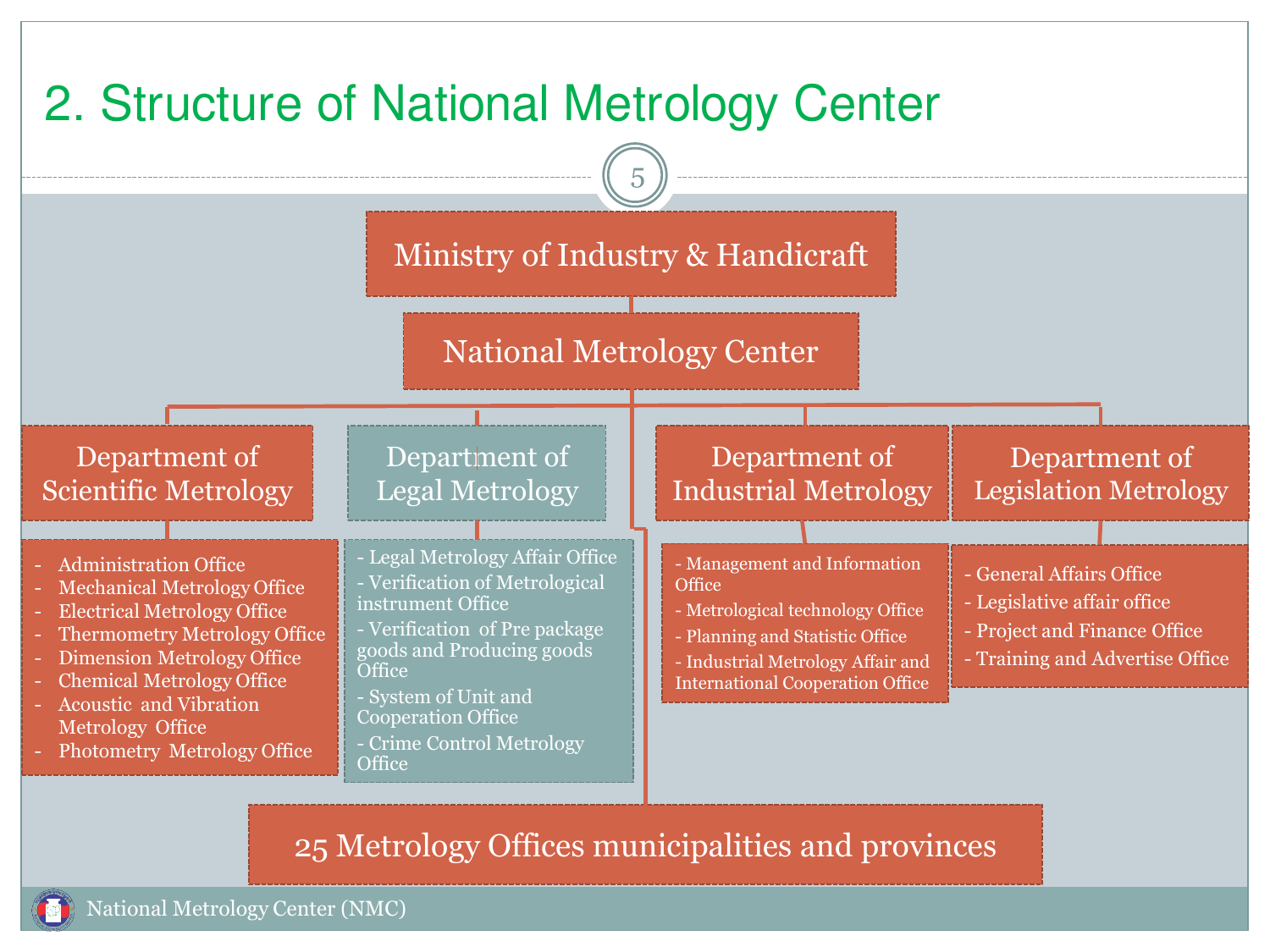

ational Metrology Center (NMC)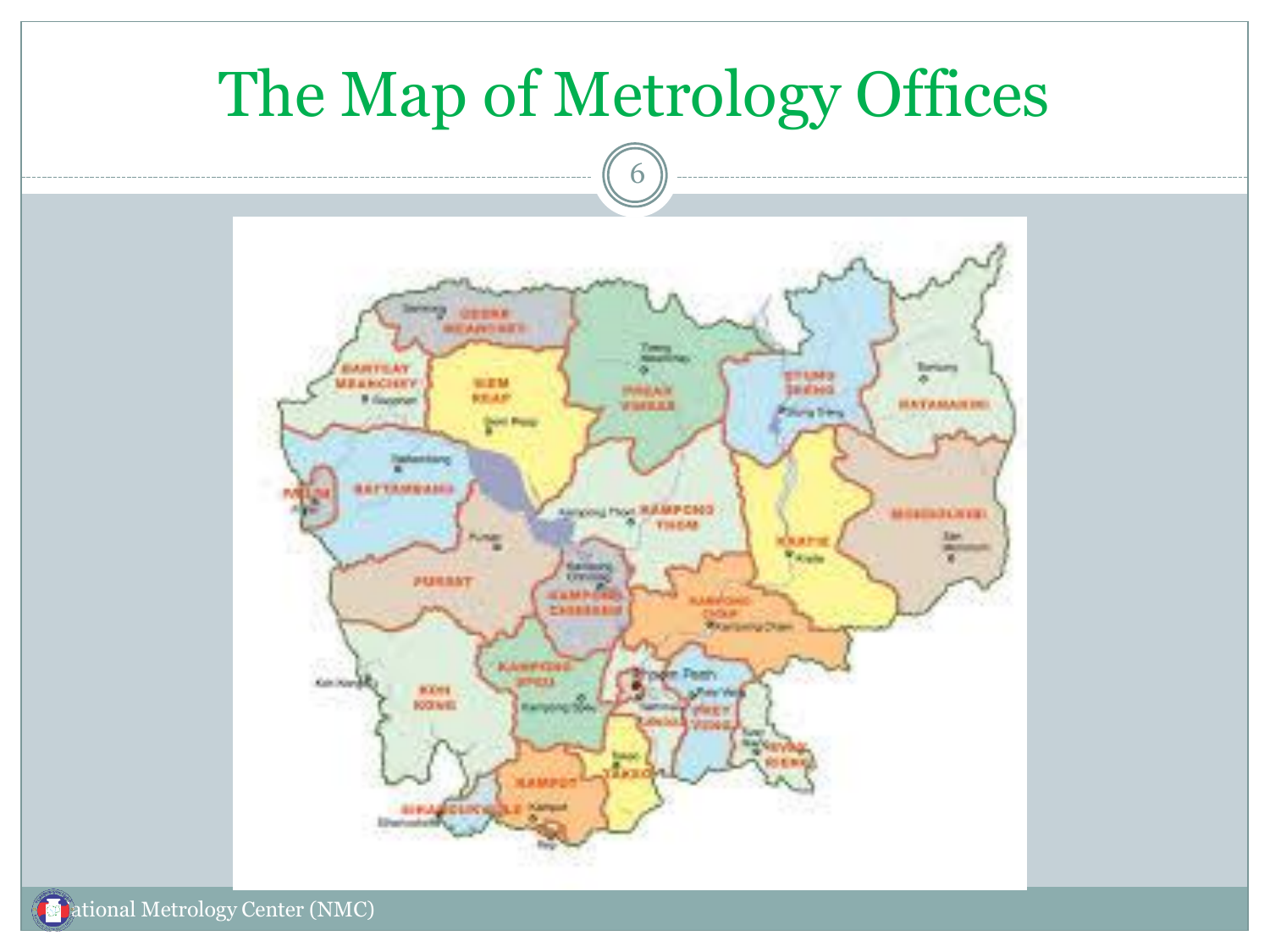

# **Building of NMC**



湔

睡

#### **Office of Building of NMC**

7

**Metrology Science building**



#### **Laboratories of NMC Km 7**



**Building layout of Metrology Offices of municipalities and provinces** 

126,400

 $+22.900$ 

 $238,400$ 

 $+15.900$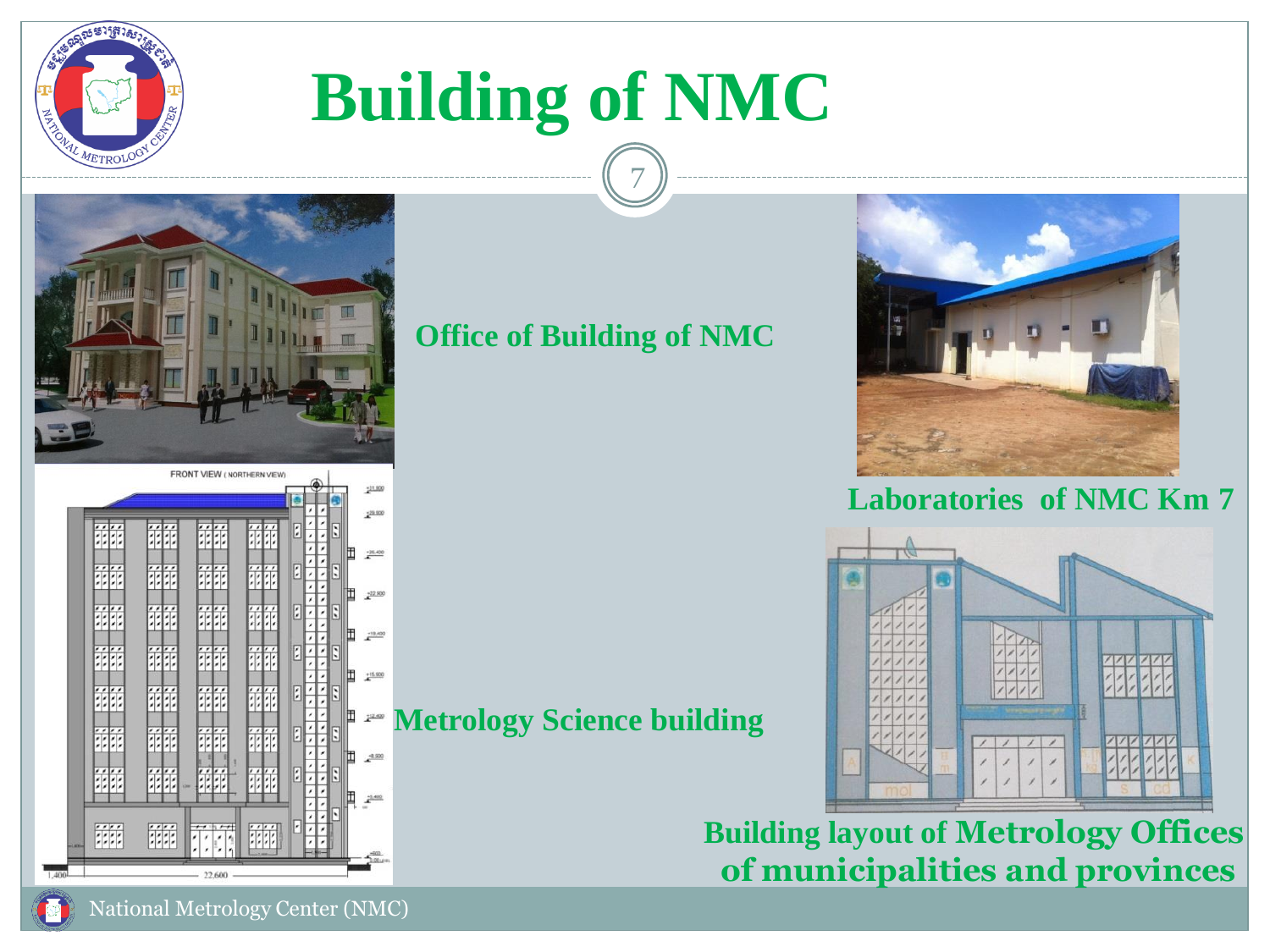## **3. NAWI**

 - Established the National regulation on verification on NAWI following OIML and ASEAN Requirements

- Initial Verification
- -Subsequence verification
- -Verification after Repairing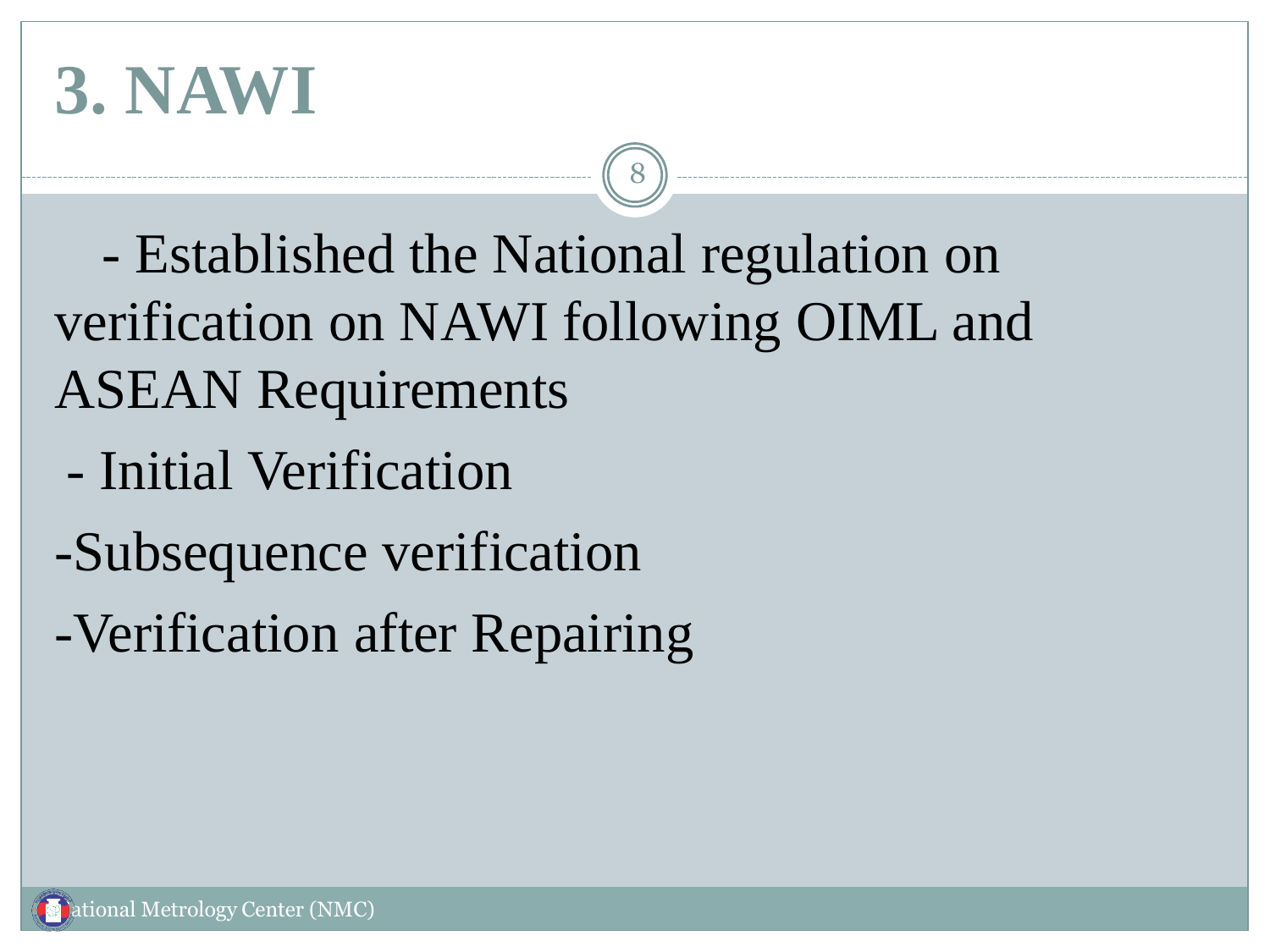## **3. NAWI**

Test Procedure for Verification

- 1. Repeatability test
- 2. Eccentricity test
- 3. Discrimination
- 4. Sensitivity
- 5. Weighing performance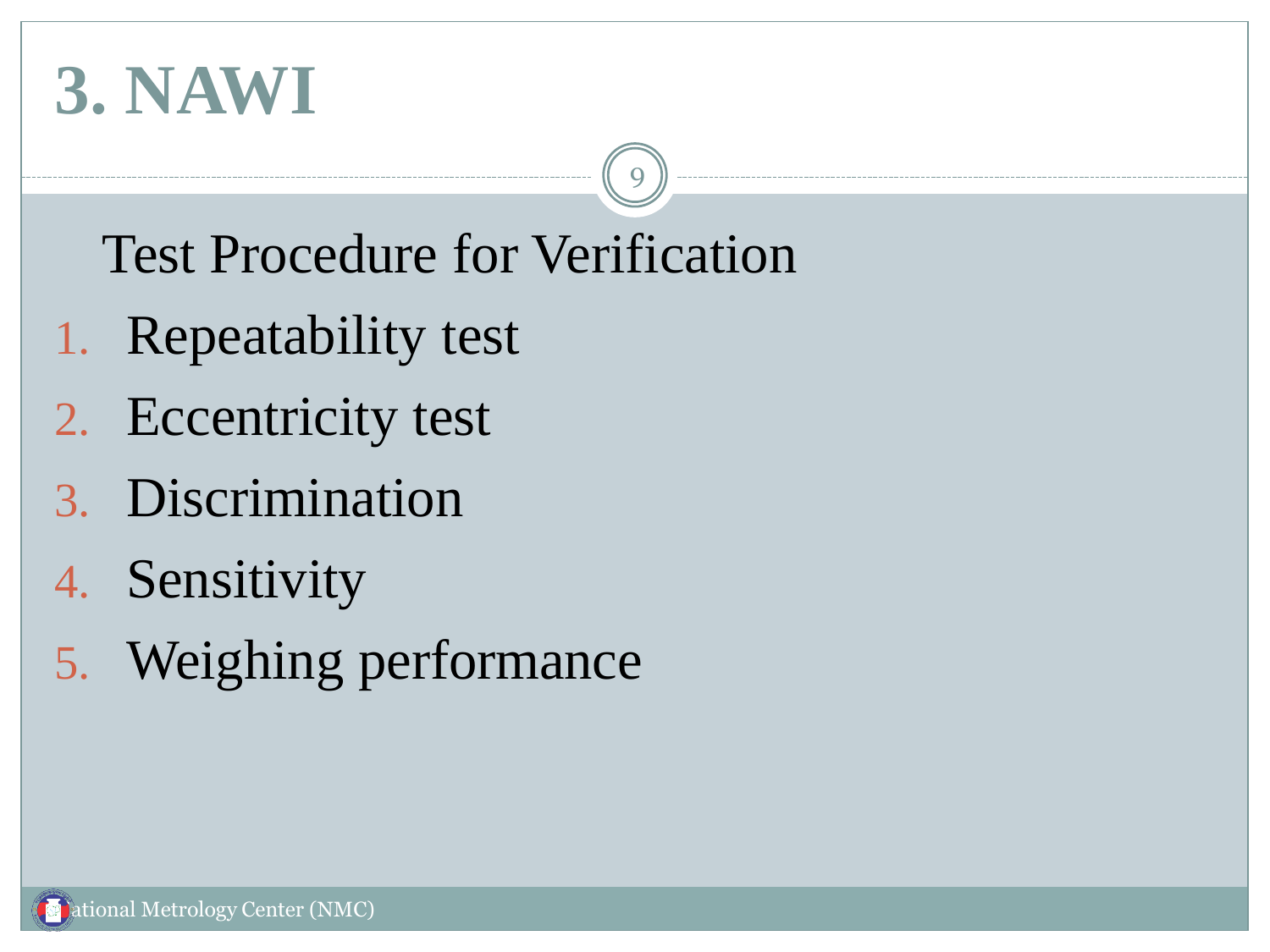## **3. NAWI**

### - Verification Mark



Initial mark of verification







Subsequent mark of verification

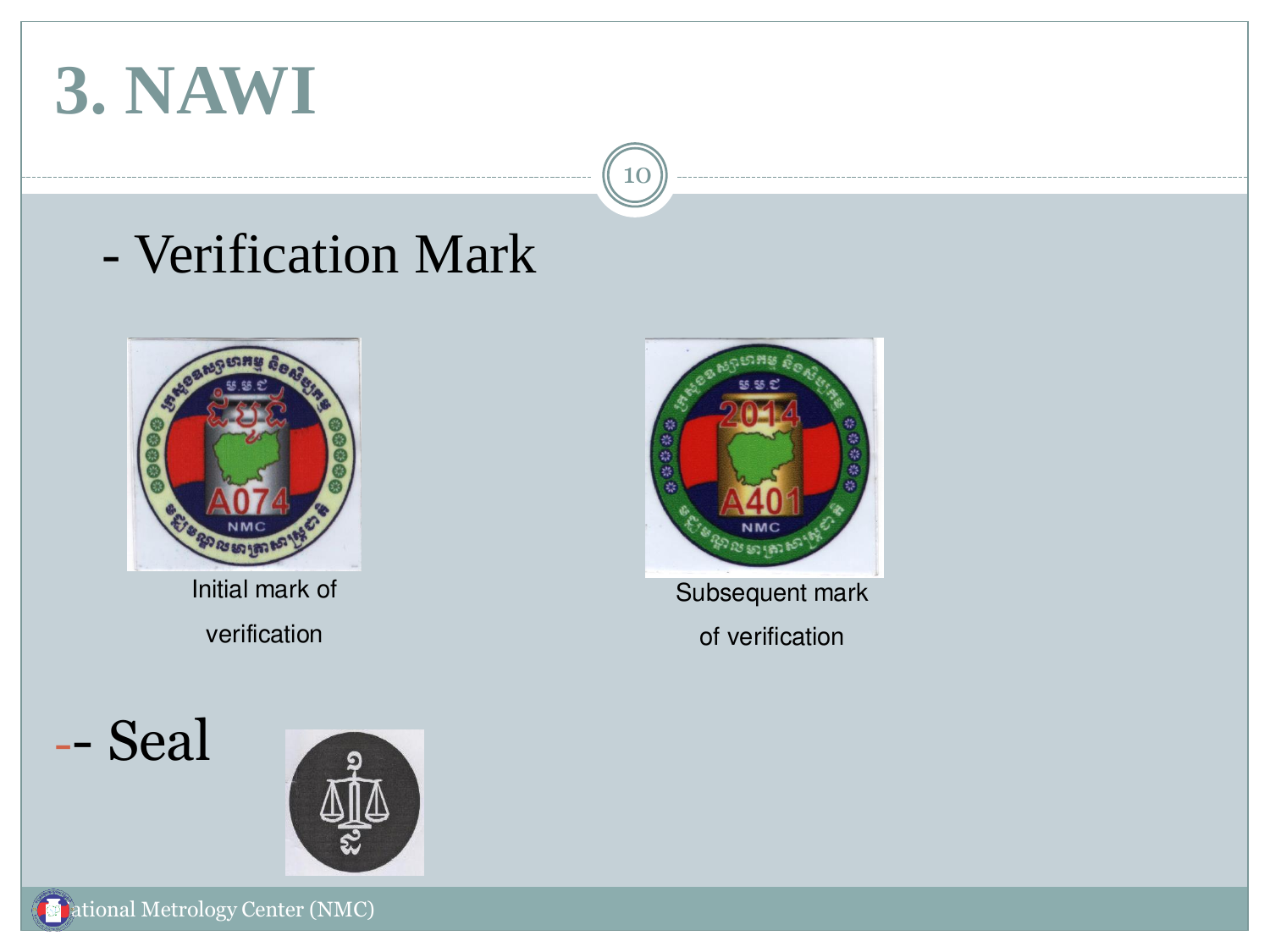

### Periodic of Verification

#### Initial Verification Subsequence Verification

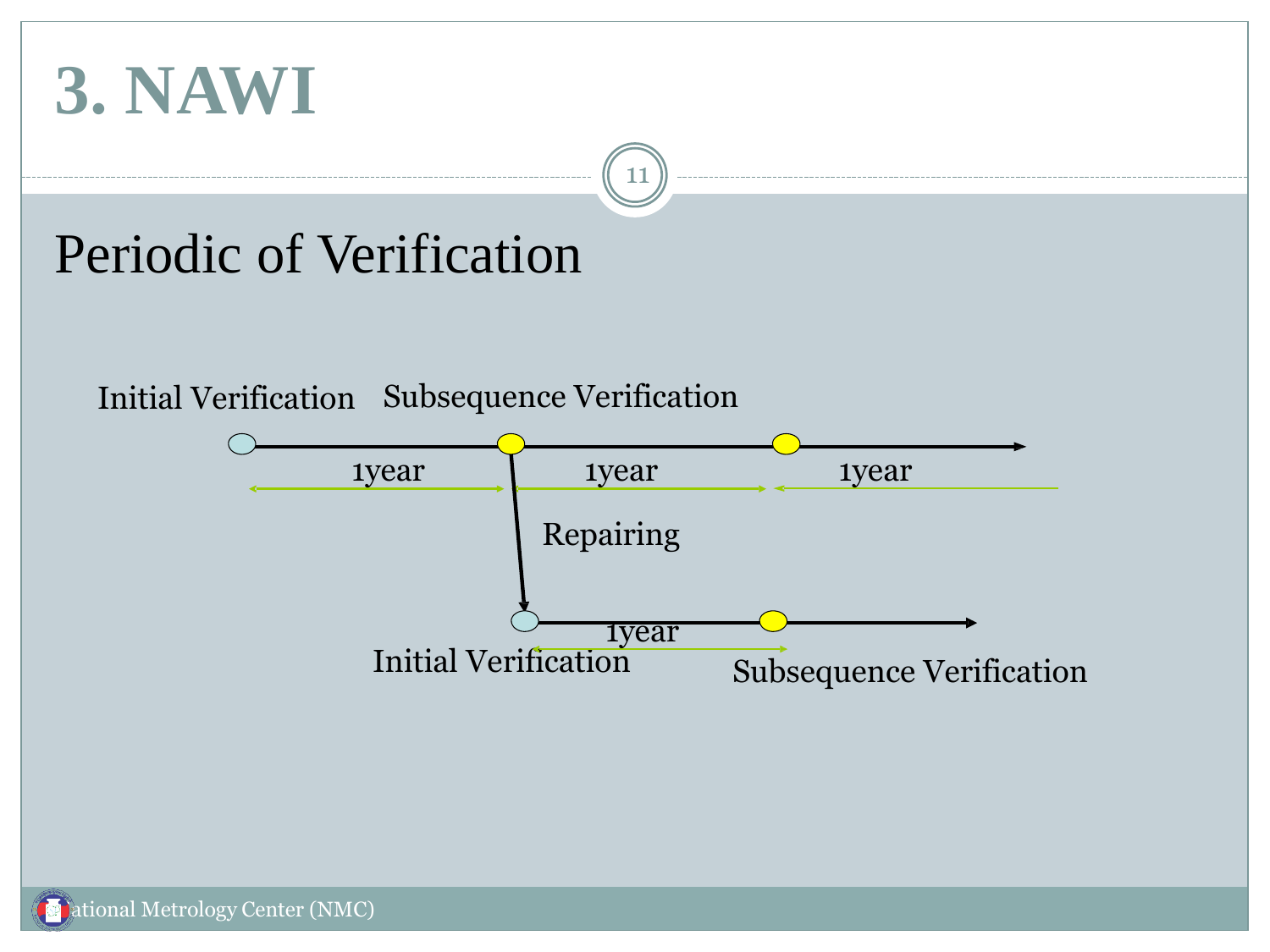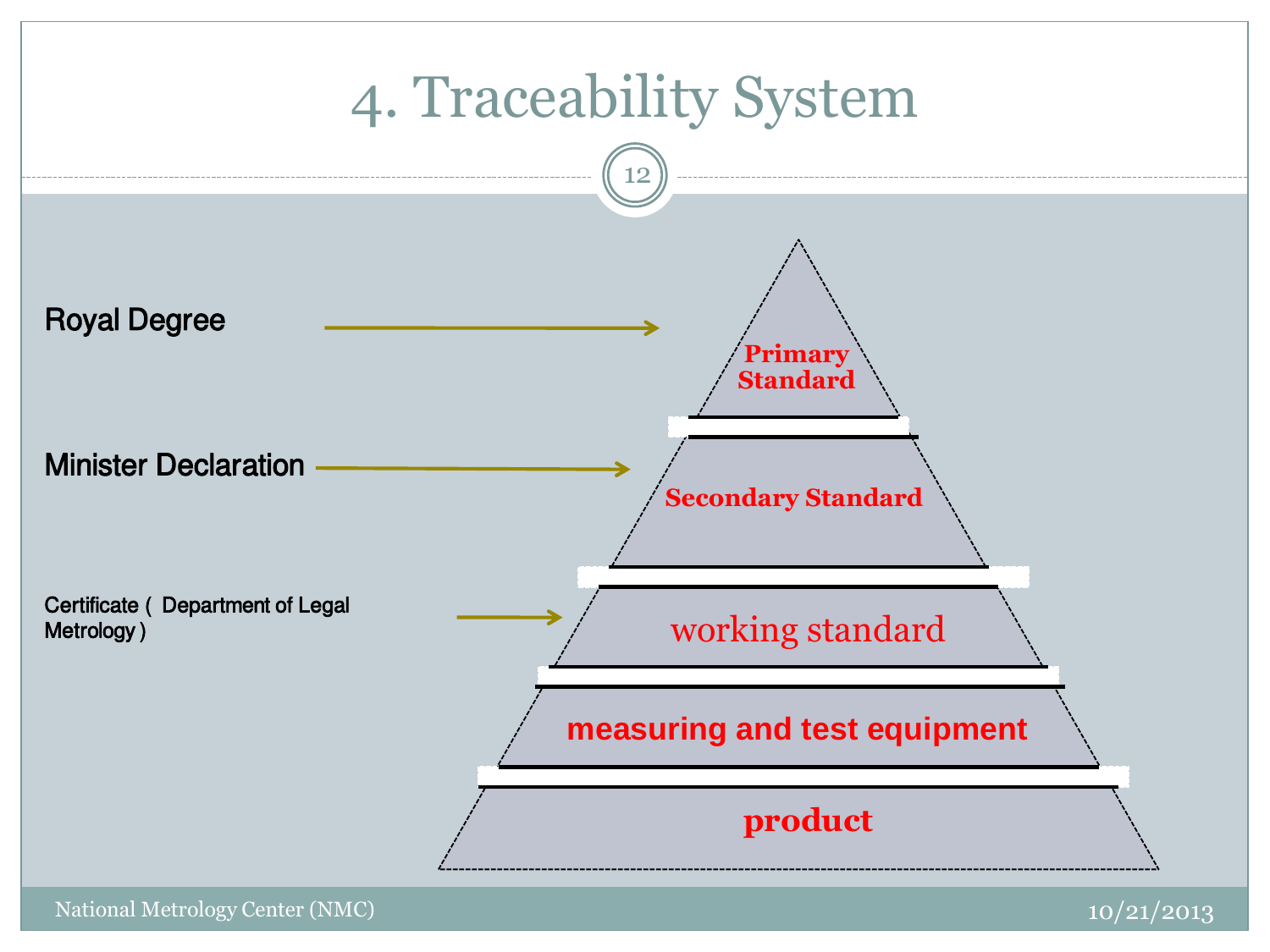# 5. Challenge

• Lack of facilities for Pattern Approval of NAWI

- Lack of technical assistance (Experts)
- Limited budget for development.
- Lack of National Primary, Secondary and Working standards
- Law enforcement still limited